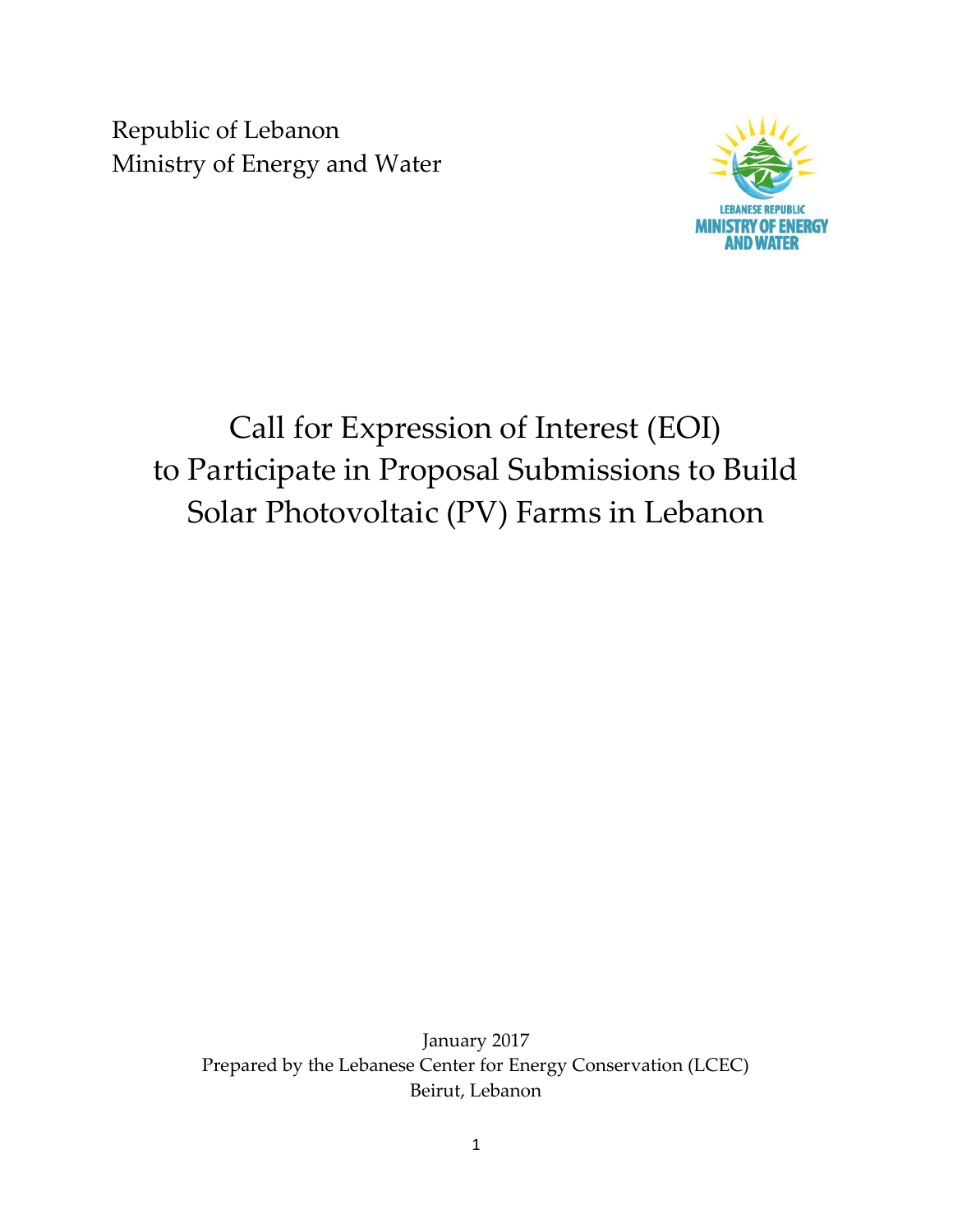#### 1. Introduction

Lebanon relies essentially on oil imports as its main resource for energy production. During the 2010 baseline year, the total fuel imports to Lebanon (liquid gas, gasoline, gas oil, fuel oil, kerosene, and asphalt) amount to approximately 5,768 ktoe (5,768,269.94 toe) and are consumed in the different sectors in Lebanon.

In terms of electricity, the average available electricity production capacity in 2009 (including imports) was 1,500 megawatts (MW) while the average demand was 2,000–2,100 MW. The instantaneous peak demand in the summer of 2009 was estimated at 2,450 MW. The total energy demand in 2009 was 15,000 gigawatt-hours (GWh) although the total produced energy (including imports) was 11,522 GWh. Accordingly, the electric energy deficit in Lebanon was estimated to be 3,478 GWh.

In Lebanon, electricity is basically generated from thermal and hydroelectric power plants. Approximately 7.5% of the total electricity production in 2009 was purchased from Syria (589 GWh) and Egypt (527 GWh) through regional interconnections. In addition to the deficit in electricity supply, the Lebanese electricity sector was facing several problems such as load shedding, technical losses, and the aging of power plants. This situation resulted in technical and financial impacts on customers, the Government, and the entire economy.

The Lebanese end-users were forced to rely on diesel generators to overcome the electricity shortages. To overcome all these problems, MEW published a comprehensive energy policy (the 2010 Policy Paper for the Electricity Sector) that was approved by the Council of Ministers (COM) on June 21, 2010.

Hydroelectricity production by the different hydro power plants on the Lebanese territory amounts to approximately 836,537 MWh (equivalent to 180,909 toe). In addition, the amount of energy produced by solar water heaters installations amount to approximately 12,719 toe (Reference LCEC). Accordingly, the total consumption in 2010 amounts to 6,069,301 toe, out of which 96.8% were imported from outside Lebanon and the remaining (3.2% from hydro and SWH) was locally produced.

## 2. Policy Background

At the fifteen session of the COP to the United Nations Framework Convention on Climate Change (UNFCCC) meeting in Copenhagen, Denmark, the Lebanese Government made a pledge to develop RE production capacity to reach 12%. This political commitment was a major milestone of the Policy Paper for the Electricity Sector. Adopted as the national strategy for the electricity sector by the Government on June 21, 2010, the policy paper clarified the national target as being 12% of the total electricity and thermal supply by 2020.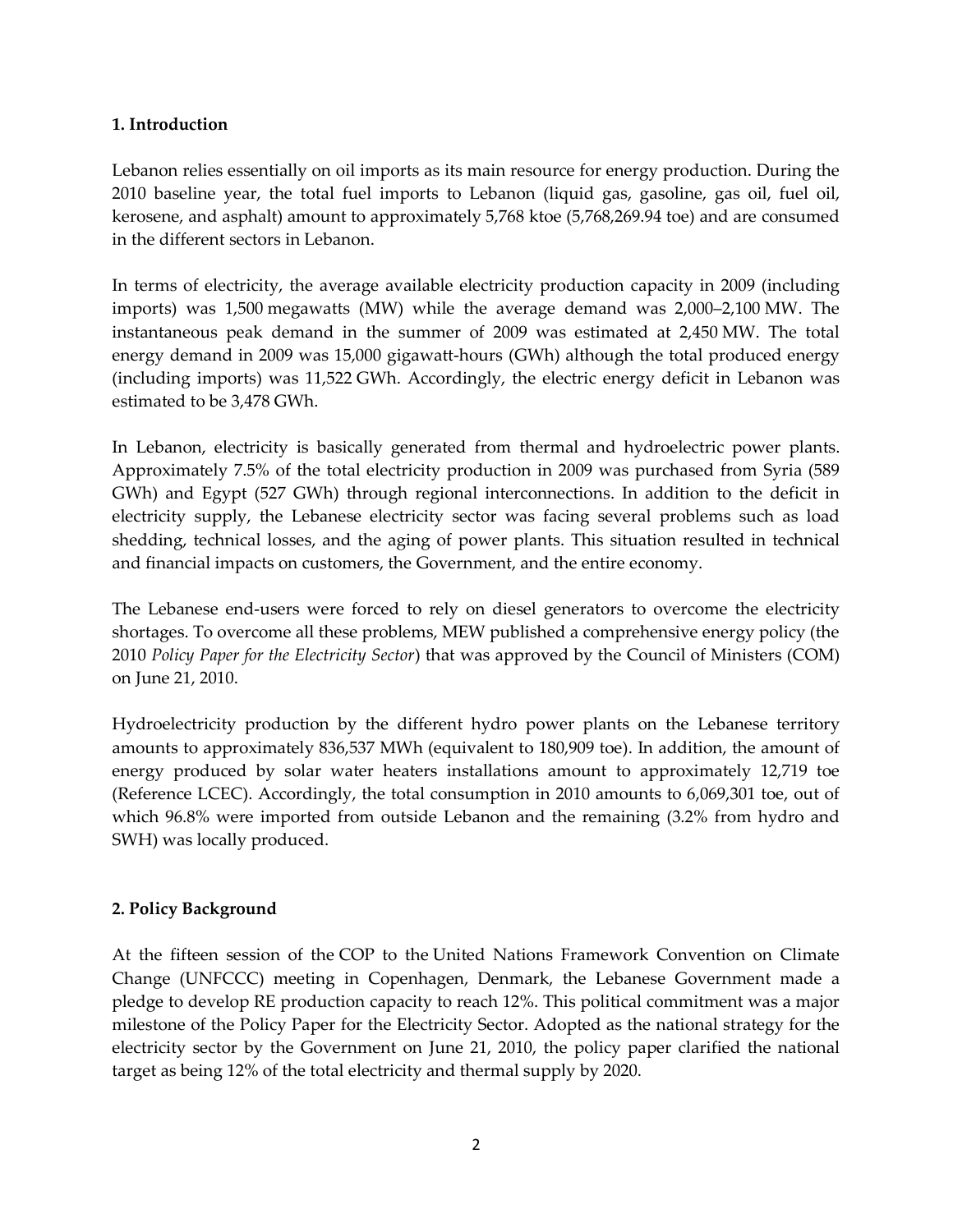The Policy Paper for the Electricity Sector clearly states "this policy commits to launching, supporting, and reinforcing all public, private and individual initiatives to adopt the utilization of renewable energies to reach 12% of electric and thermal supply".

The Council of Ministers (COM) of Lebanon also adopted the National Energy Efficiency Action Plan (NEEAP) for Lebanon on November 10, 2011 (Decision Number 26). NEEAP 2011–2015 includes 14 initiatives that tackle energy efficiency and renewable energy.

The Second National Energy Efficiency Action Plan for the Republic of Lebanon (NEEAP 2016– 2020) continues and builds on the energy efficiency initiatives proposed in the first NEEAP 2011–2015. On the other hand, the National Renewable Energy Action Plan for the Republic of Lebanon (NREAP 2016–2020) continues and builds on the renewable energy initiatives proposed in the first NEEAP 2011–2015.

The NREAP 2016–2020 includes only measures dealing with renewable energy and includes several scenarios in the development of RE in Lebanon. Given that the projected total electricity and thermal supply in 2020 is approximately 6,389 ktoe, the national objective of Lebanon would be to implement renewable energy projects that would actually produce approximately 767 ktoe in 2020 (767 ktoe is 12% of 6,389 ktoe). The NREAP 2016–2020 considers the 767 ktoe as the main objective for the whole country in 2020, leading practically to the achievement of 12% of renewable energies (RE).

There is currently only one PV farm in Lebanon (BRSS) with a capacity of 1 MW and directly connected to the electricity network. Another demonstration project of 1 MW developed in the Zahrani Oil Installations in South Lebanon is connected to the internal network of the Zahrani Oil Installations and feeds the electricity network through the net-metering scheme.

Given the existing high potential of development of solar PV farms in Lebanon, the NREAP 2016-2020 assumes that a target of 150 MW of solar PV installations by 2020 is very realistic. It is also important to note that the decreasing prices of solar PV farms installations is making this technology extremely appealing.

The achievement of the 150 MW solar PV farms' objective needs to be done according to four main axes of development:

- Solar PV farms to be owned by EDL
- Solar PV farms to be owned by other public administrations
- Solar PV farms to be owned by the private sector (to be connected to the national grid)
- Solar PV farms to be owned by municipalities

The private sector could intervene to build large solar PV farms. The realistic scenario considers that approximately 120 MW of solar installations could be done by the private sector, with the possibility to be increased to 180 MW.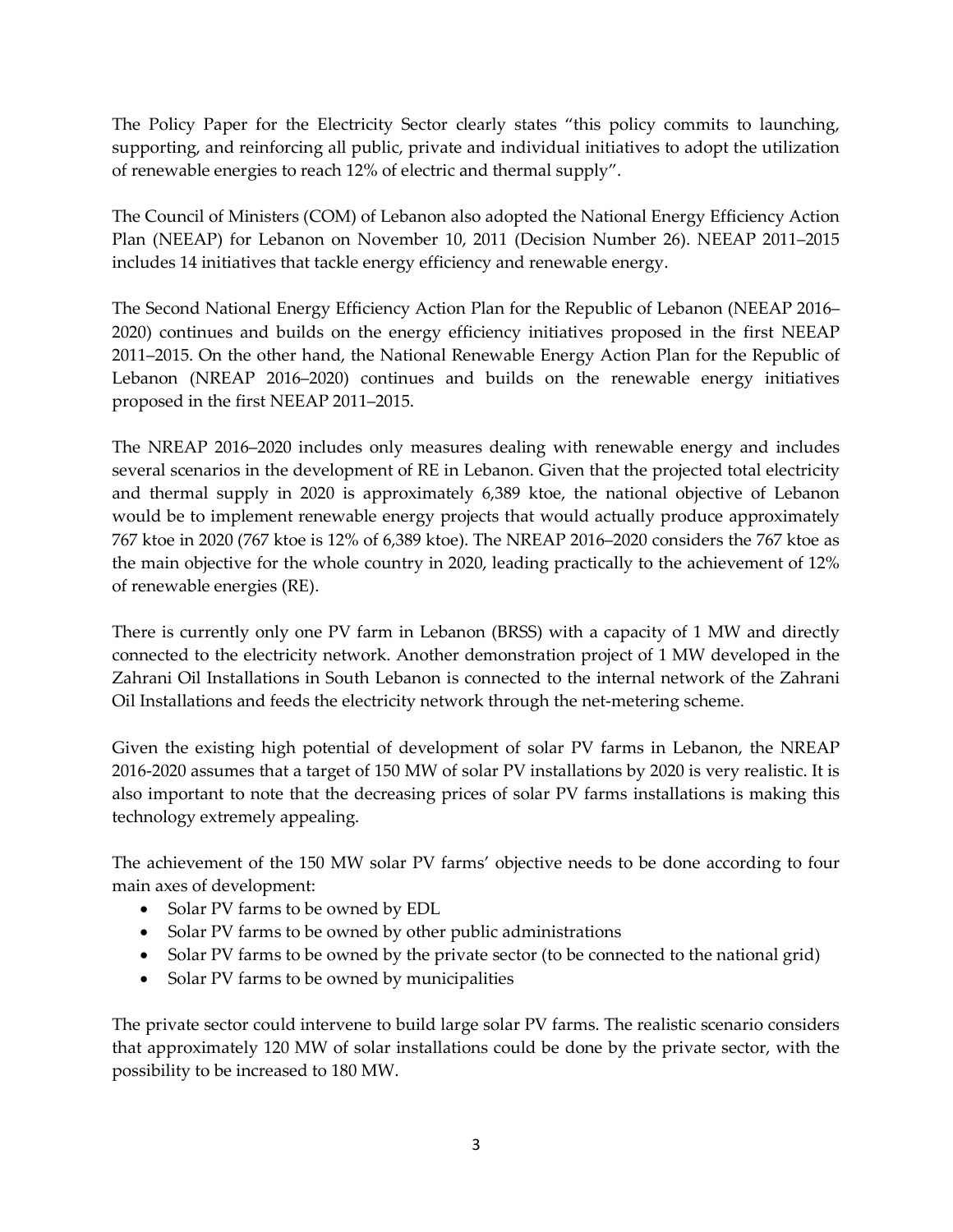Since most regions of Lebanon offer high solar potential, solar PV installations could be divided according to the following approach:

- Mount Lebanon: 30 to 45 MW
- North and Akkar: 30 to 45 MW
- South and Nabatieh: 30 to 45 MW
- Bekaa and Hermel: 30 to 45 MW

## 3. Project Framework

The Ministry of Energy and Water (MEW) is the main public party responsible for the country's electricity sector in terms of strategy, policy, and planning. EDL, on the other side, being a public institution under the supervision of MEW, is tasked with the management of the sector.

Law 288 (April 2014), further sidelined Law 462 by indicating that, for a period extending two years (i.e., from April 2014 to April 2016), the Council of Ministers (COM), upon joint recommendations from the Ministry of Energy and Water (MEW) and the Ministry of Finance can license IPPs pending the implementation of Law 462. Law 288 literally indicates that "temporarily and for a duration of two years and till the appointment of the Electricity Regulatory Authority (ERA) and assuming its mandate, permits and licenses are offered by a decision from the Council of Ministers based upon a proposal from the Minister of Energy and Water and the Minister of Finance" (2014).

Furthermore, the Lebanese Parliament approved law 54 (October 2015) extending the duration of law 288 until April 2018.

The proposed project relies on the application of the laws 288 (2014) and 54 (2015) to allow the private sector to generate electricity in the renewable energy sector solely and exclusively. This would mean allowing the private sector to produce electricity and export electricity to the national grid following the approval of the Council of Ministers and based on the recommendations of the Ministry of Energy and Water (MEW) and the Ministry of Finance.

#### 4. Instructions to Potential Investors

Private investors and companies interested to submit Expression of Interest (EOI) in reply to this call, are requested to take the following points into consideration:

- The objective of this call for EOI's is for the Government of Lebanon MEW, on behalf of EDL, to procure RE utilizing a Power Purchase Agreement (PPA).
- The private sector entity will finance, develop, acquire land, design, build, own, operate, and maintain the RE plant, and in general be responsible for all other aspects of the operation. The RE farm will deliver electricity to the EDL network/grid.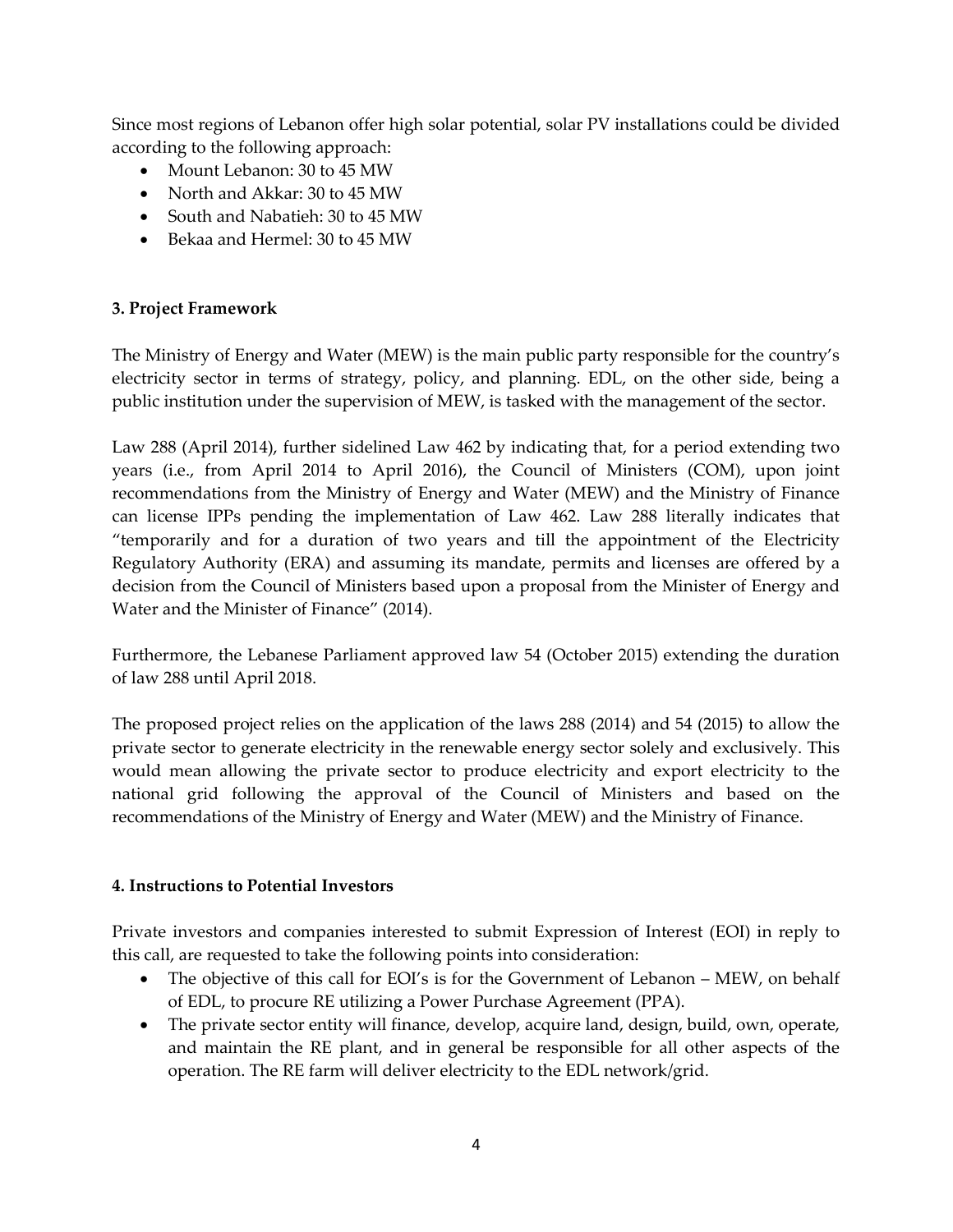- EDL with approval of MEW will contract to purchase the electrical energy for a period of 20 years subject to terms and conditions defined in the PPA agreement. MEW or EDL does not intend to purchase the RE assets.
- The contractor will deliver electricity to a location that is mutually agreed to by the contractor and MEW/EDL. The contractor will build the feeder line, substation (or upgrade an existing substation), and all other infrastructure required to deliver energy into an existing transmission line.
- The delivered energy will meet the quality standards and requirements as per the grid code for solar PV farms.
- The contractor will provide real-time energy production, forecasts and related data to EDL's national control center/dispatch center.
- Bidder shall submit unit price for each kilowatt-hour of electricity in USD, annual amount of minimum, average and maximum kilowatt-hours delivered to the grid, date of full operation of the RE plant, and other requested information.
- In each region of Lebanon, the minimum power capacity of one given solar farm is 10 MW and the maximum power capacity is 15 MW.
- Smaller solar farms (in the range of 3-5 MW) are encouraged to apply, especially in landmarks areas of the country where space is a major constraint.
- According to the previous points, a maximum of three solar farms per region could be selected.
- The proposed PPAs will be based on the lowest price received from the lowest bidder in all Lebanon.
- The call for proposals will cover all regions of Lebanon as per the following distribution for solar PV farms:
	- o Mount Lebanon—a targeted minimum of 30 MW and a maximum of 45 MW
	- o North and Akkar—a targeted minimum of 30 MW and a maximum of 45 MW
	- o South and Nabatieh—a targeted minimum of 30 MW and a maximum of 45 MW
	- o Bekaa and Hermel—a targeted minimum of 30 MW and a maximum of 45 MW

## 5. Submission of Expression of Interest (EOI)

Submitted EOI's must focus on the following points:

- Clear description of the bidder: the bidder shall identify the lead developer, its relationship to a parent company (if any) and any other firms that comprise the consortium or joint venture. Each bidder shall provide a statement from each consortium member that the lead developer is authorized to act on their behalf.
- Project description: location with coordinates being displayed on a map, project capacity and estimated generation per year, technical specifications and electric grid integration plans at the proposed location.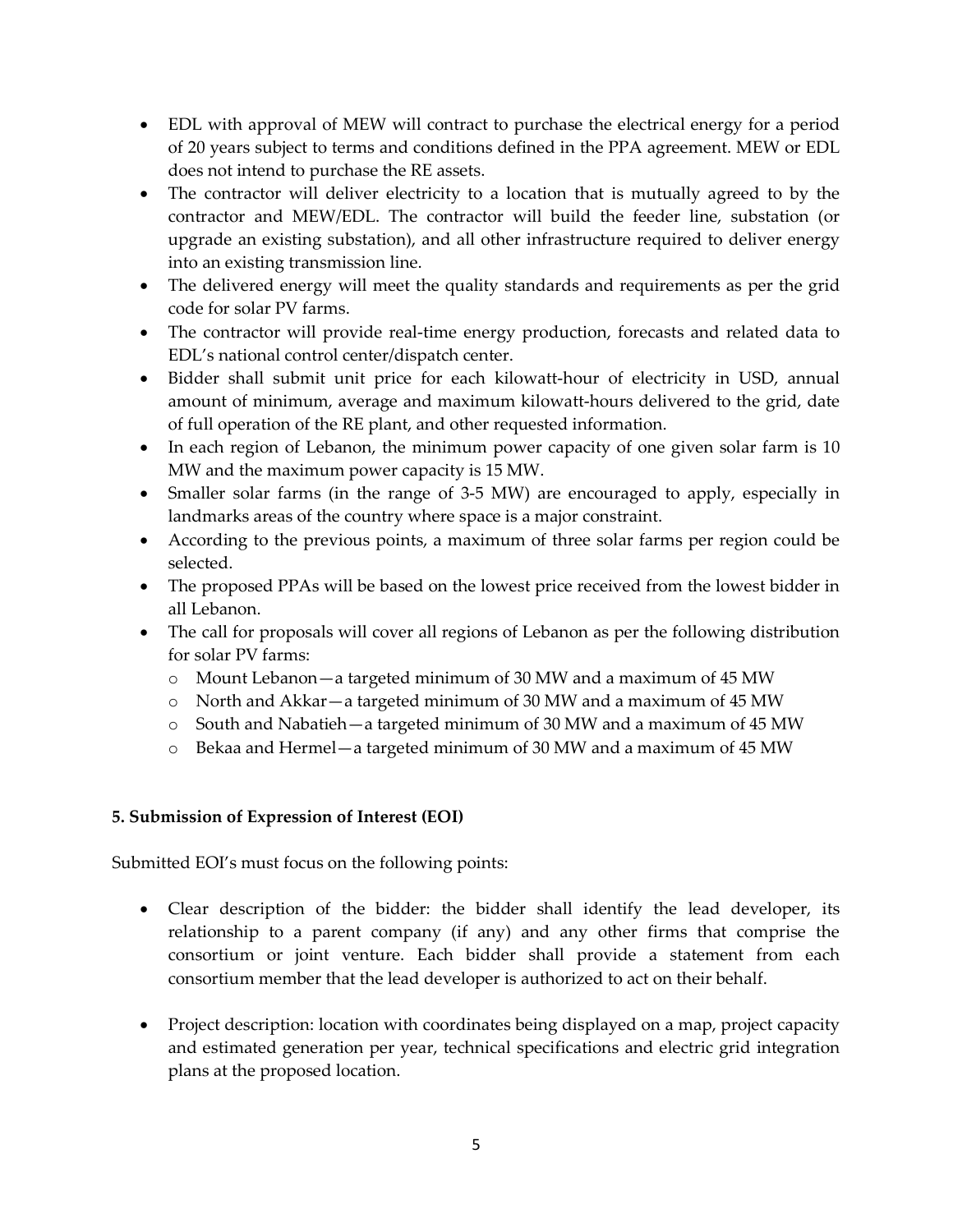- Technical capability and experience of the bidder: the bidder shall provide evidence of having the technical capability to manage the design, engineering, construction and operation of the solar PV farm project.
- Ability to raise debt and equity: the bidder must clearly demonstrate its ability to obtain sufficient funds to develop the project. The bidder must illustrate its previous successful experience in raising sufficient debt participation and substantial equity participation for renewable energy projects.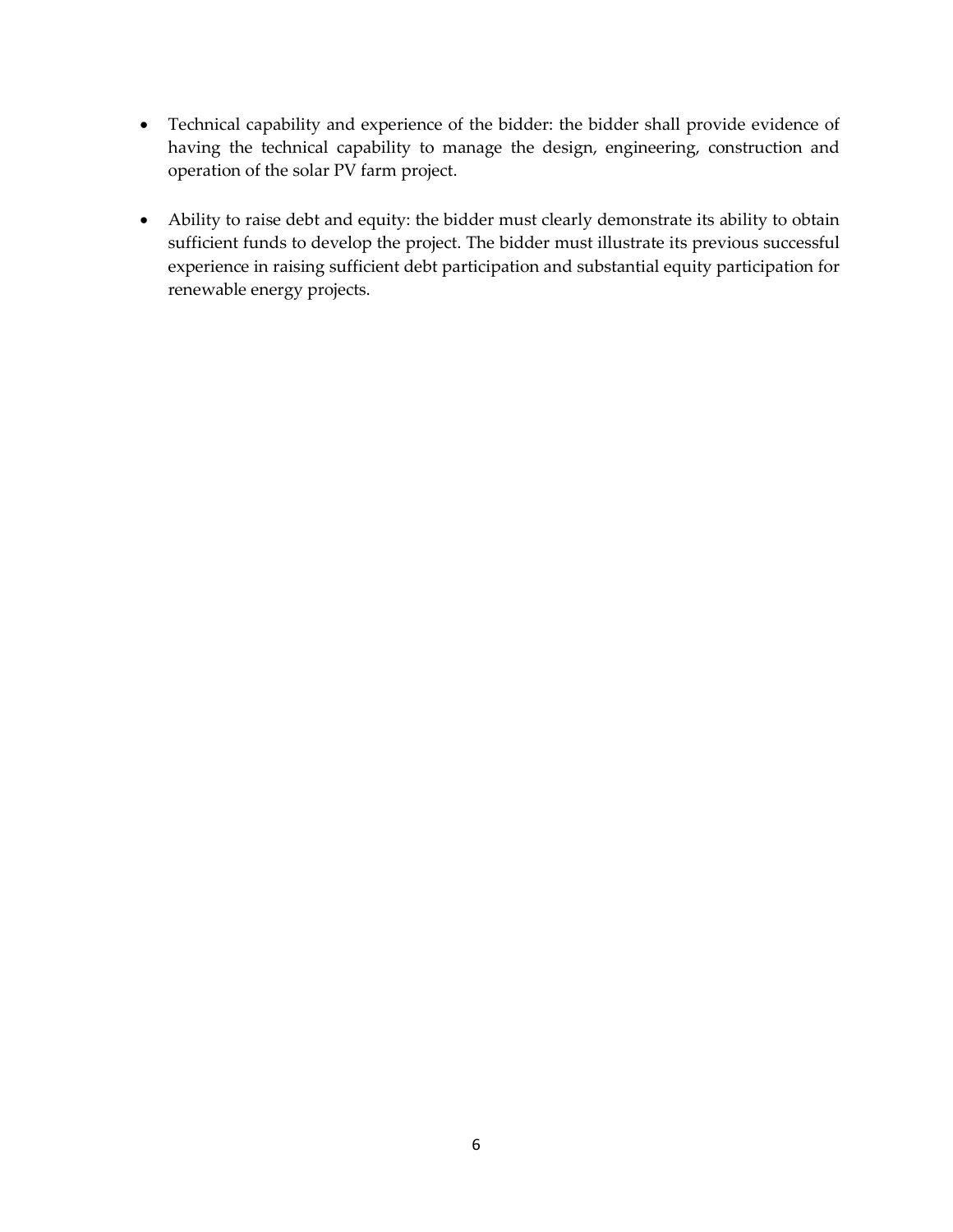# 6. Application Form

| Ref.           | Subject                                                                                 | Proposal |
|----------------|-----------------------------------------------------------------------------------------|----------|
| $\mathbf{1}$   | Company Name                                                                            |          |
| $\overline{2}$ | Country                                                                                 |          |
| 3              | <b>Full Address</b>                                                                     |          |
| $\overline{4}$ | <b>Phone Numbers</b>                                                                    |          |
| 5              | <b>Official Email Address</b>                                                           |          |
| 6              | Official<br>Representative                                                              |          |
|                | Mobile                                                                                  |          |
| $\overline{7}$ | Company Profile (add<br>attachments if needed)                                          |          |
| 8              | Company Turnover<br>(USD)                                                               |          |
| 9              | Proposed Site Location<br>(ownership or rental)<br>attachments<br>(add<br>if<br>needed) |          |
| 10             | Grid<br>Connections                                                                     |          |
|                | Requirements (presence<br>of MV or HV) (add<br>attachments if needed)                   |          |
| 11             | Manufacturer(s)<br><sub>of</sub>                                                        |          |
|                | Equipment<br>(panels,                                                                   |          |
|                | inverters, and mounting                                                                 |          |
|                | structure)                                                                              |          |
| 12             | <b>Total Proposed Capacity</b><br>(MW)                                                  |          |
| 13             | Minimum<br>Proposed                                                                     |          |
|                | Generation (MWh/ year)<br>attachments<br>(add<br>if                                     |          |
|                | needed)                                                                                 |          |
| 14             | Availability<br>of<br>an                                                                |          |
|                | Environmental<br>Impact                                                                 |          |
|                | Assessment (EIA)                                                                        |          |
| 15             | Time<br>for<br>Lead                                                                     |          |
|                | Construction (Months)                                                                   |          |
| 16             | for<br>Time<br>Lead<br>First                                                            |          |
|                | Synchronization to the                                                                  |          |
|                | Grid (Months)                                                                           |          |
| 17             | Lease<br>Duration                                                                       |          |
|                | (minimum<br>and                                                                         |          |
|                | maximum, in years) (add                                                                 |          |